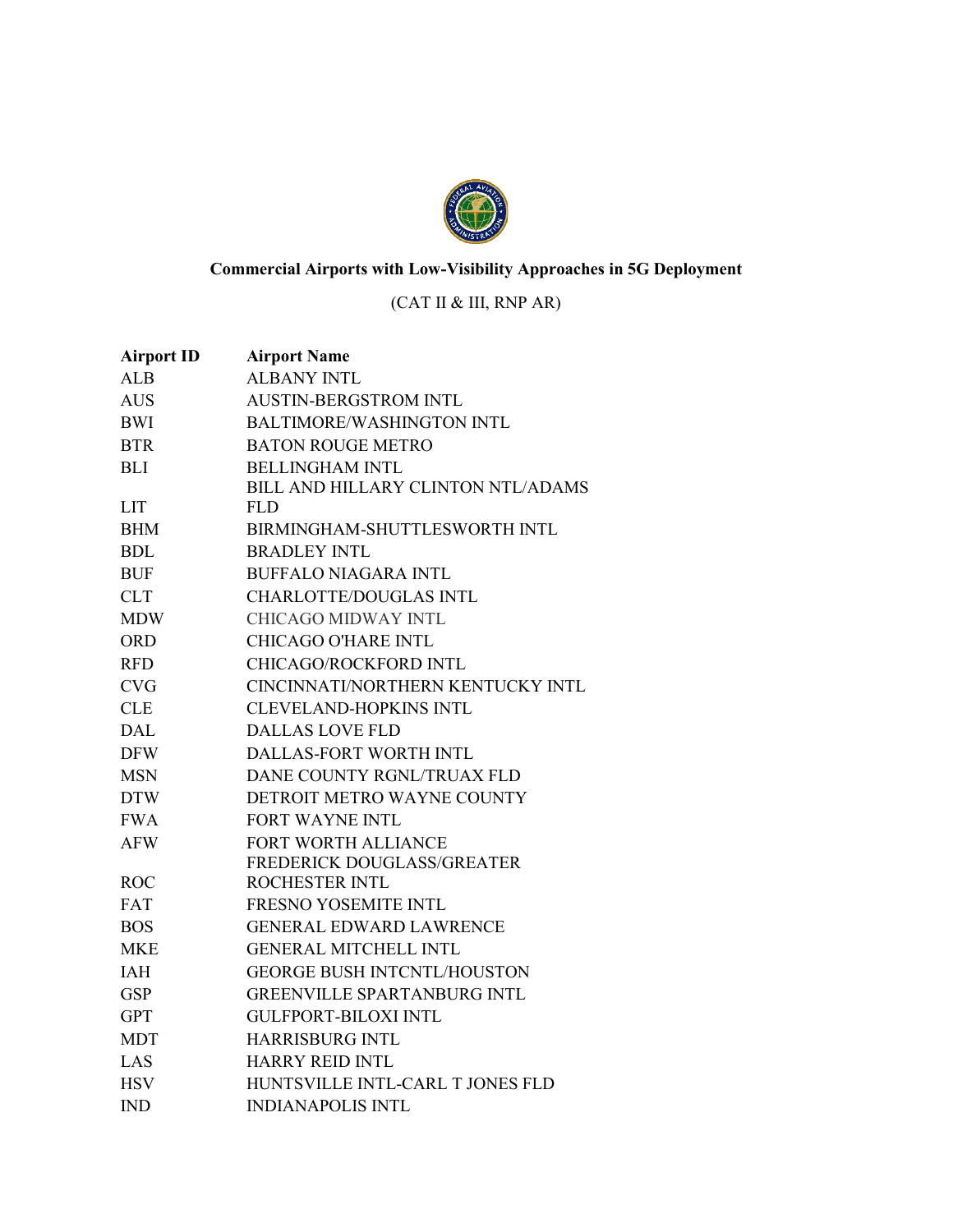| JAX        | <b>JACKSONVILLE INTL</b>         |
|------------|----------------------------------|
| <b>DAY</b> | <b>JAMES M COX DAYTON INTL</b>   |
| <b>JFK</b> | <b>JOHN F KENNEDY INTL</b>       |
| <b>CMH</b> | JOHN GLENN COLUMBUS INTL         |
| <b>SNA</b> | JOHN WAYNE/ORANGE COUNTY         |
| MCI        | <b>KANSAS CITY INTL</b>          |
| <b>LGA</b> | <b>LAGUARDIA</b>                 |
| LAL        | <b>LAKELAND LINDER INTL</b>      |
| ABE        | <b>LEHIGH VALLEY INTL</b>        |
| LGB        | LONG BEACH (DAUGHERTY FLD)       |
| <b>ISP</b> | LONG ISLAND MAC ARTHUR           |
| LAX        | <b>LOS ANGELES INTL</b>          |
| <b>MSY</b> | LOUIS ARMSTRONG NEW ORLEANS INTL |
| <b>EUG</b> | <b>MAHLON SWEET FLD</b>          |
| <b>MHT</b> | <b>MANCHESTER BOSTON RGNL</b>    |
| <b>OAK</b> | METRO OAKLAND INTL               |
|            | MINNEAPOLIS-ST PAUL INTL/WOLD-   |
| <b>MSP</b> | <b>CHAMBERLAIN</b>               |
| <b>MRY</b> | <b>MONTEREY RGNL</b>             |
| <b>BNA</b> | <b>NASHVILLE INTL</b>            |
| <b>SWF</b> | NEW YORK STEWART INTL            |
| <b>EWR</b> | NEWARK LIBERTY INTL              |
| <b>SJC</b> | NORMAN Y MINETA SAN JOSE INTL    |
| <b>ONT</b> | <b>ONTARIO INTL</b>              |
| <b>MCO</b> | ORLANDO INTL                     |
| <b>PSP</b> | PALM SPRINGS INTL                |
| PHL        | PHILADELPHIA INTL                |
| <b>GSO</b> | PIEDMONT TRIAD INTL              |
| PIT        | PITTSBURGH INTL                  |
| <b>PDX</b> | PORTLAND INT                     |
| <b>RDU</b> | RALEIGH-DURHAM INTL              |
| <b>RNO</b> | <b>RENO/TAHOE INTL</b>           |
| <b>PVD</b> | RHODE ISLAND TF GREEN INTL       |
| <b>RIC</b> | <b>RICHMOND INTL</b>             |
| <b>LCK</b> | RICKENBACKER INTL                |
| <b>RST</b> | ROCHESTER INTL                   |
| <b>SMF</b> | <b>SACRAMENTO INTL</b>           |
| <b>MHR</b> | <b>SACRAMENTO MATHER</b>         |
| <b>SLC</b> | <b>SALT LAKE CITY INTL</b>       |
| <b>SAT</b> | <b>SAN ANTONIO INTL</b>          |
| <b>SFO</b> | <b>SAN FRANCISCO INTL</b>        |
| <b>SDL</b> | <b>SCOTTSDALE</b>                |
| <b>SEA</b> | <b>SEATTLE-TACOMA INTL</b>       |
| <b>SEF</b> | <b>SEBRING RGNL</b>              |
| PAE        | SNOHOMISH COUNTY (PAINE FLD)     |